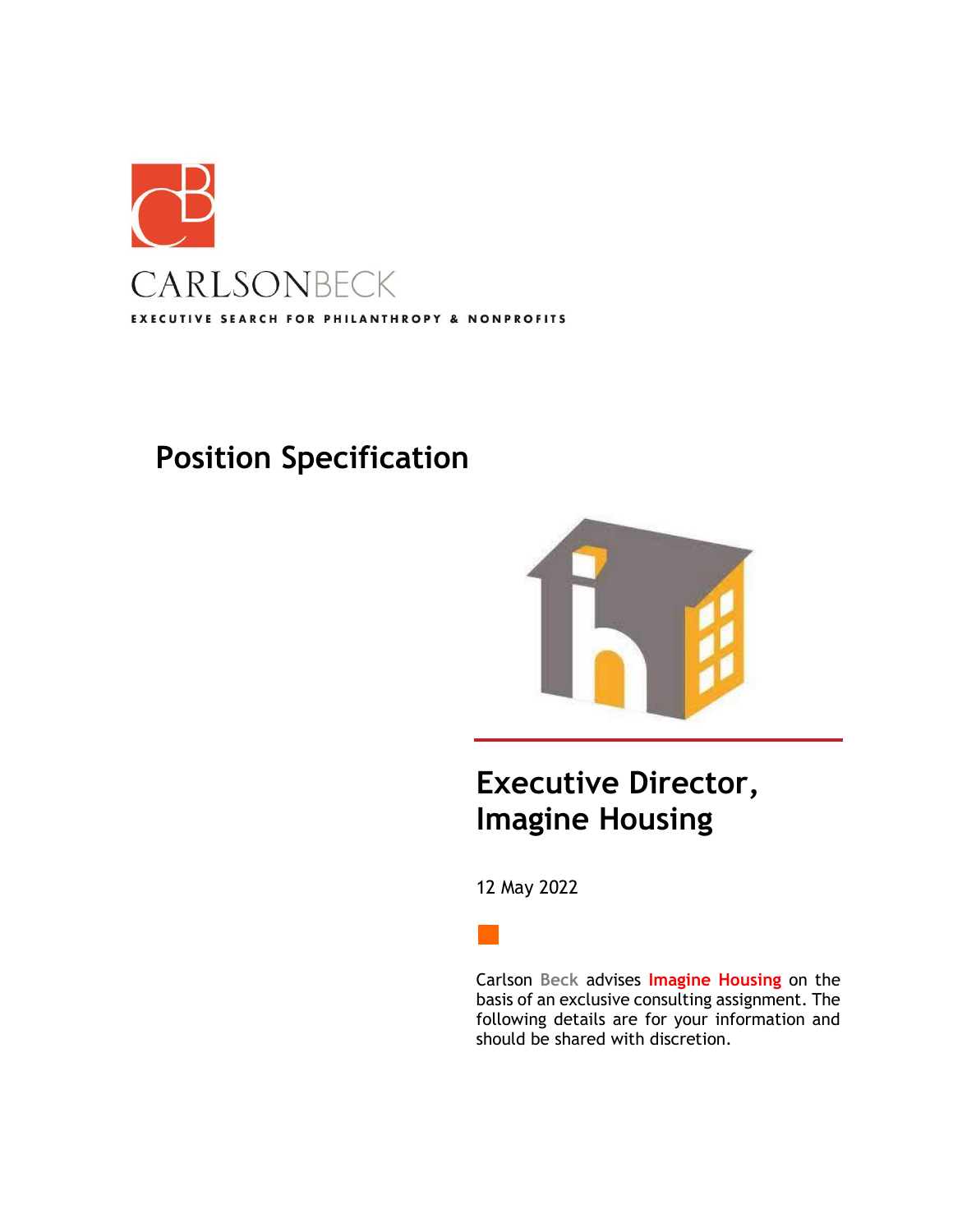

## **POSITION SPECIFICATION**

## **IMAGINE HOUSING**

**THE POSITION: EXECUTIVE DIRECTOR**

**REPORTS TO: BOARD OF DIRECTORS**

**LOCATION: KIRKLAND, WASHINGTON**

#### *A Compelling Executive Leadership Opportunity*

This affordable housing crisis is impossible to ignore. In most US cities, low-income housing options are vanishing and more households are suffering the impacts of becoming housing cost-burdened. At the same time, we agree that everyone deserves a safe place to live; a place to call home.

We know we need more housing units…but that is only part of the solution. And this is where Imagine Housing wrote the playbook; we saw what was needed 35 years ago and took action in some of the wealthiest cities in King County; Bellevue, Redmond, Kirkland, Sammamish, Mercer Island, and Issaquah.

Individuals and families **need community** just as much as they need a roof overhead.

- Children need a place where they can just be kids,
- Families need a place to set down roots,
- Elders need a place to age in place with grace,
- A woman exiting homelessness can find the support they need to start a new life indoors.

Imagine Housing is expert at providing both affordable housing and integral resident services. Many households who are living at Imagine Housing communities are coping with stress, anxiety and trauma and we are the place where they can begin to heal and pursue life-changing goals. Grounded in its history and mission, guided by a professional, high-caliber staff, and situated in the technology capital of the Pacific Northwest, Imagine Housing is championing, convening, and partnering in the meaningful work of advocating for and developing safe and supportive affordable housing.

By engaging in dialogue with community partners and electeds to create solutions and awareness for the housing crisis in the region, Imagine Housing is having an impact and creating communities where people can live safely and thrive in their communities. The last few months has been a time of reflection, transformation, and evolution for Imagine Housing and today Imagine Housing is poised to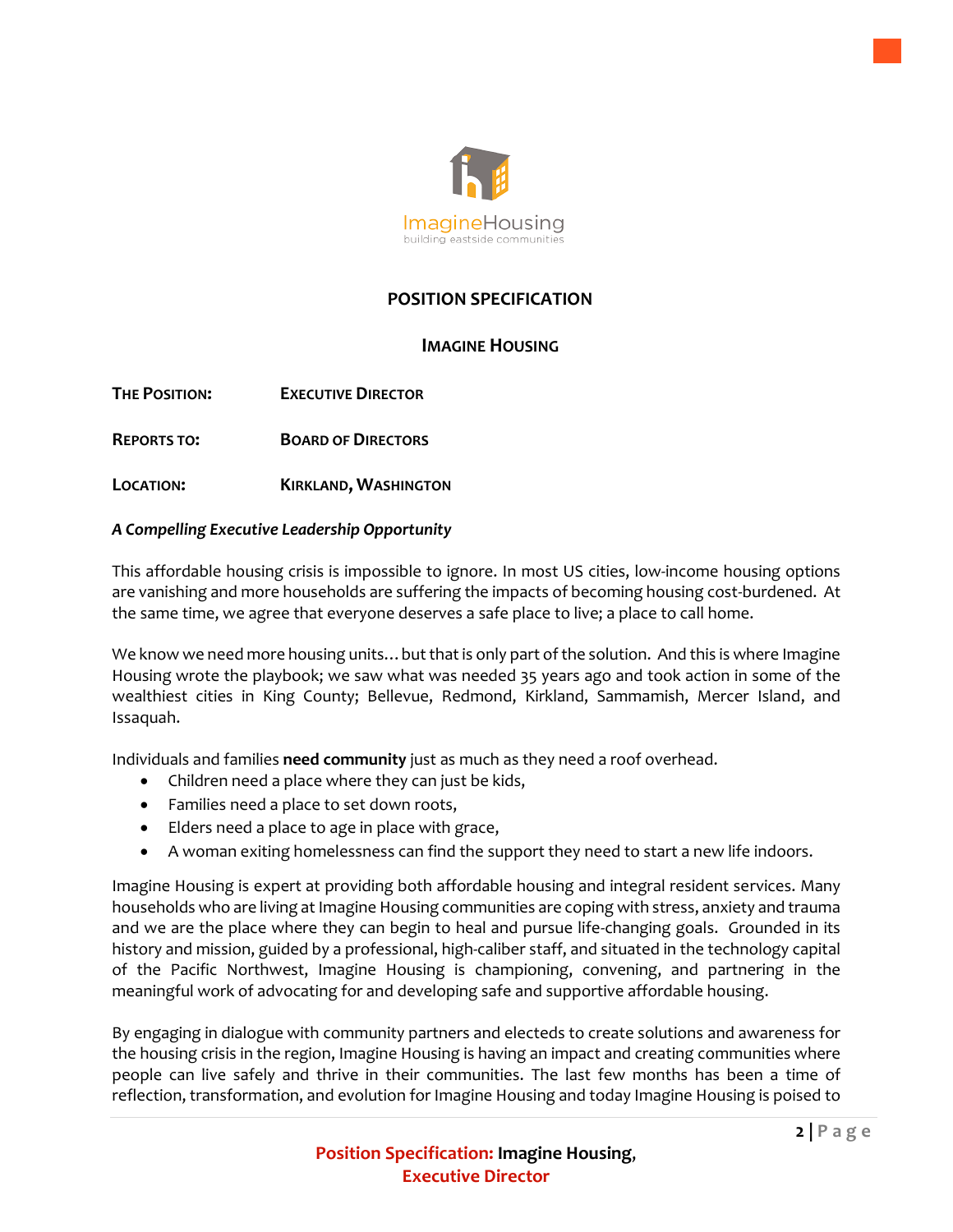meet this pivotal moment. The Imagine Housing ("IH") Board of Directors seeks a bold, strategic, and culturally competent leader to create meaningful social impact by developing affordable housing and fostering vibrant communities.

#### **THE POSITION**

The **Executive Director** ("ED") provides strategic vision, executive leadership and support to the Board and staff of Imagine Housing and the subsidiary CHDO Board, Imagine Housing Communities. The ED will be responsible for leading the overall operation, management, and administration of the organization to advance the organization's mission and achieve its financial objectives. They will serve as the primary spokesperson and champion for the organization and for affordable housing on the Eastside. The Executive Director will lead and direct the work of others and will be responsible for operating according to the policies established by the Board.

#### *The Profile*

The Board of Directors of Imagine Housing is seeking an Executive Director who is a proven executive leader with a track record of solid and progressive experience in leadership and management roles, preferably in community development, affordable housing development, asset management, and/or tenant services. The Board is seeking visionary, strategic executive leadership while empowering operational excellence at Imagine Housing. The ED will be a passionate champion of equity and equality for all communities.

The ED will leverage the expertise, as well as inspire the confidence and trust of Imagine Housing's entire staff, from the headquarter staff to the staff working in the communities. The ED will work in partnership with the Boad of Directors to ensure that projects and programs are sustainable and in alignment with the mission and vision of Imagine Housing. They will ensure good governance practices. They will be responsible for enthusiastically engaging with the residents with authenticity and humility.

The ED will bring and effectively deploy a high level of political acumen to build and strengthen relationships with elected and appointed government officials, policy makers, industry leaders, community leaders and representatives, nonprofit executives, funders, as well as philanthropic leaders. They will be diplomatic and highly adept at nuanced community leadership and communications.

The ED will serve as the spokesperson and public "face" of Imagine Housing, representing the organization to external audiences, stakeholders, parties of interest, and community members. They will be articulate, highly communicative, and transparent in external relations.

The ED will have experience in community development that aligns with Imagine Housing's strategic and operational work on the Eastside, as well as bring an understanding of affordable housing development and the financial mechanisms of this real estate type. This could include knowledge and experience with specific financing instruments, tax credit finance, relevant financing sources as well as ownership structures. Ideally, the ED will have the demonstrated ability to make timely and appropriate risk decisions on real estate project matters.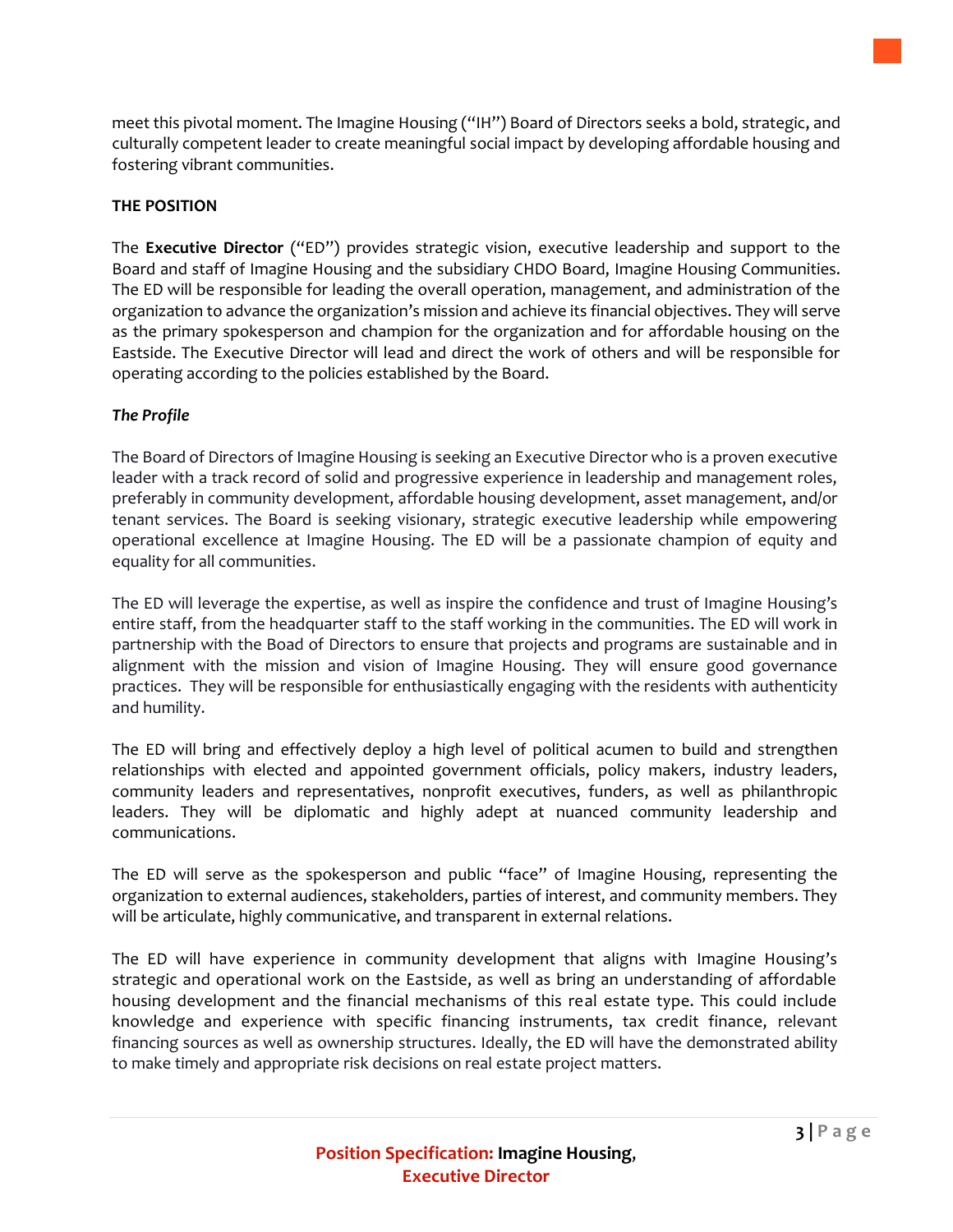The ED will work in partnership with the Board and Director of Finance on the strategic and operational financial management of Imagine Housing, bringing the executive leadership lens to the financial operations to ensure sustainability, appropriate and accurate risk identification and management, as well as sound financial management policies and procedures.

The ED will support the strategic HR initiatives of Imagine Housing including recruiting and retaining best-in-class talent, offering professional development, and leading the organization with a lens of Equity, Diversity, Inclusion and Belonging policies and practices. The ED will model confident and competent team building with staff and Board.

## *Responsibilities*

## *Strategic Leadership*

- Lead the organization, in collaboration with the Board of Directors and staff, on strategies to advance Imagine Housing's mission, vision and brand as a leader on the Eastside for affordable housing development and resident services.
- **■** Articulate organizational goals and objectives pursuant to Imagine Housing's mission and vision.
- Nurture high levels of engagement with the Board of Directors in advancing Imagine Housing's mission and work while fulfilling organizational objectives.
- **Embody integrity and commitment to achieving organizational goals and priorities externally** and internally.
- Nurture an organizational climate reflective of the organization's values.
- Ensure alignment of staff and Board on organizational priorities; ensure internal culture and dynamics with staff which includes active listening, flexibility, cross functional communication, trust, and transparency.

## *Community and Affordable Housing Development*

- Lead strategic thinking, in partnership with Board and staff, on Imagine Housing's continued and expanding community development.
- Bring knowledge and understanding of the affordable housing development field and work to decision making, business planning and risk assessment.
- **•** Center Imagine Housing on resident and tenant needs with an eye towards harnessing the power of its residents to lead the community.

## *Community Building and Advocacy/External Relations*

- Serve as the primary spokesperson for the organization.
- Understand the deep roots of systemic inequity and seek to elevate equity as a focus throughout Imagine Housing; activate diversity through a process of recognizing and engaging differences while leading with inclusion of all of Imagine Housing's stakeholders.
- Convene, build and promote strong and productive relationships with community members, residents, local governments, peer organizations, partners, and electeds.
- Cultivate, maintain, and strengthen relationships with current and prospective donors and their advisors.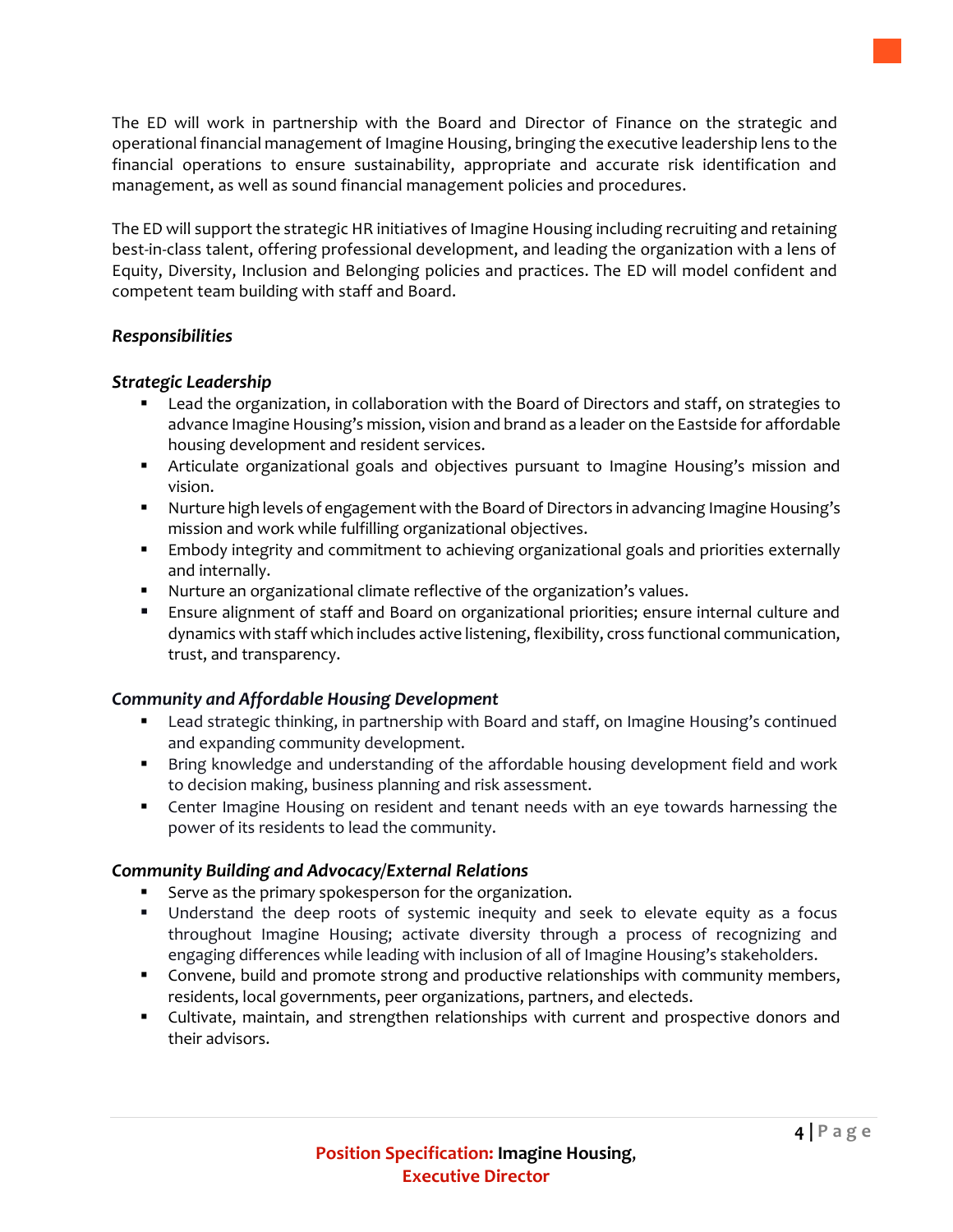#### *Financial and Organizational Management*

- Lead and ensure the financial and overall health of the organization, working in collaboration with staff as well as the Board.
- **•** Develop a culture that seeks to understand different perspectives and embraces equity, diversity, inclusion and belonging.
- **■** Adopt key performance metrics to track operational effectiveness and make data informed decisions.

#### *Organizational Culture*

- Ensure Imagine Housing is an organization with high morale, collaborative actions, and shared purpose.
- Recruit, develop (via coaching, mentoring, guidance, feedback), and retain the best people at every level of the organization. Understand the nuances and complexities of leading and motivating a diverse staff with different personalities and work styles.
- Nurture high levels of Board and staff engagement; lead a culture of empowerment, outcomes, data, and accountability.
- Create space and allows for open conversations and healthy debate across the organization.

## **CANDIDATE QUALIFICATIONS / EXPERIENCE / ATTRIBUTES**

- **Education:** A Bachelor's degree is preferred. An advanced degree in Public Administration, Public Policy, Business Administration, City or Urban Planning, Public Health, is welcome.
- **Experience:** Previous experience as an Executive Director is strongly preferred. Minimum five years of experience serving in senior leadership positions of increasing responsibilities in executive leadership, in for-profit or nonprofit affordable housing.

Experience working with local municipalities and county government. Knowledge of King County and Puget Sound is preferred.

Experience working with stakeholder organizations, resident advocates and with diverse communities.

Management experience in one or more areas: commercial or residential real estate development, affordable housing development, portfolio and investment management, property and/or asset management, and community land use and/or economic development, supportive services, board development or fundraising.

Working knowledge of affordable housing, specifically: resident services, property management, asset management and development.

Experience with housing development and its financing mechanisms is preferred.

Minimum five years of progressive fiscal and administrative management experience (nonprofit agency preferred), including budgeting, variance reporting, financial oversight, and loan portfolio and investment portfolio management.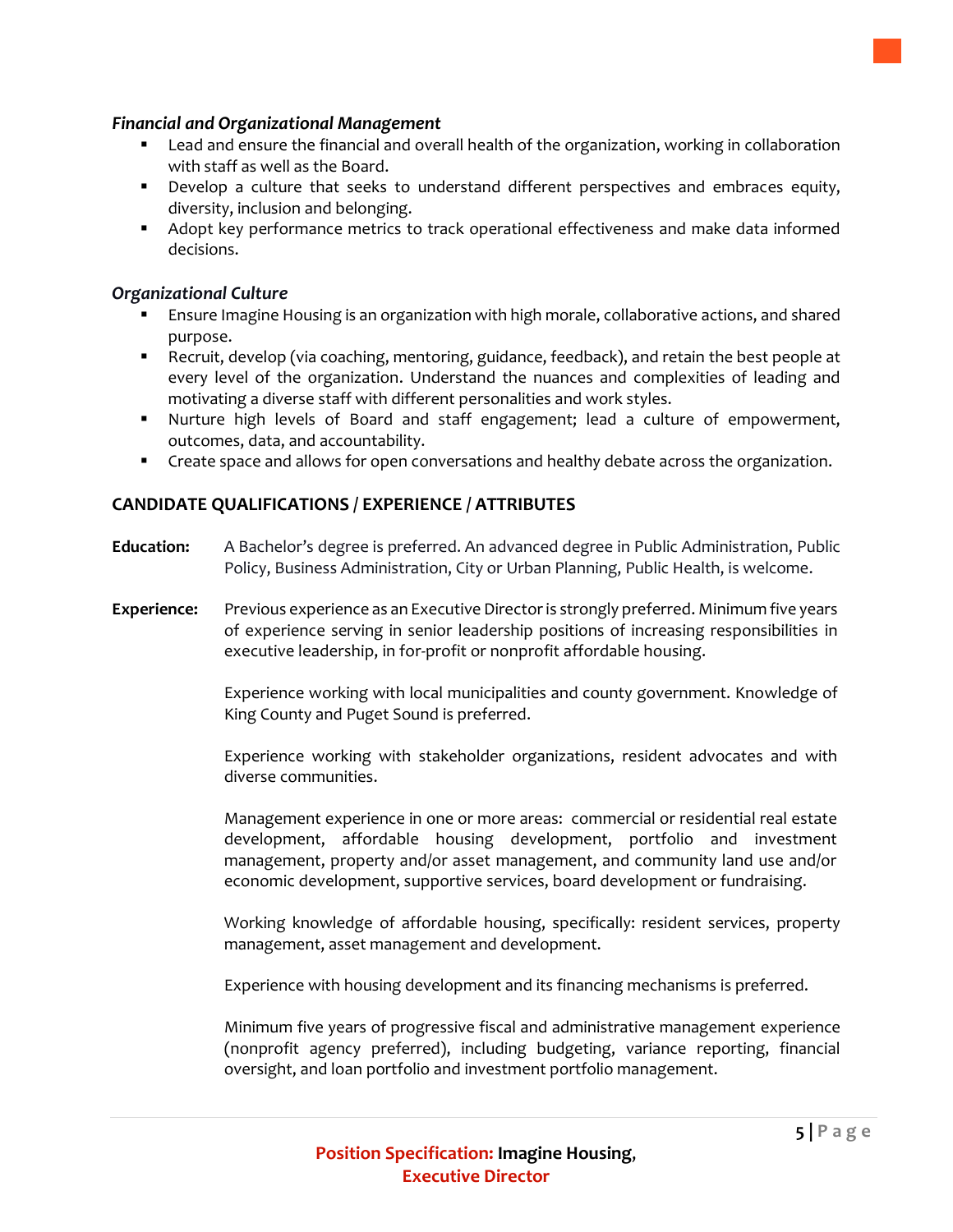Demonstrated track record of creating a high performing organizational culture where staff feel heard, inspired, supported, and mentored, including effective delegation of responsibilities and management thereof.

Track record of success in fundraising, including individual donors as well as institutional support (foundations, corporations), and government grants or contracts.

Experience with policy and advocacy, specifically working as a convenor for and partner with peer community development organizations, government agencies and affordable housing organizations.

Demonstrated track record of bringing a social justice lens to the work of an organization in its mission and the execution thereof; this would include successful Equity, Diversity, Inclusion and Belonging initiatives and practices incorporated into organizational leadership and management.

The successful candidate will **be**:

- Passionate about Imagine Housing's mission
- **EXIMED 15 Skilled leader and collaborative manager** of staff and partner to the Board
- **Strategic thinker and planner** and **experienced implementer**
- A **relationship builder**, skilled in artfully managing external relations with stakeholder groups
- **Culturally competent**, with a commitment to and comfort level working with a wide array of diverse individuals; an **advocate for Equity, Diversity, Inclusion and Belonging**
- **Embracing of technology**
- **Collegial, respectful, supportive and empowering** of IH's staff while holding to standards of excellence and accountability
- Skilled at the **art of prioritizing and managing competing objectives and demands** while maintaining IH's position and best interests
- Appropriately **transparent with impeccable integrity** in communication and information sharing
- **Collaborative, patient and persistent**
- **Authentic and humble**

The successful candidate will **have**:

- **High emotional intelligence ("EQ")**
- Demonstrated **accessibility**, internally to staff and board members and externally to community members
- Demonstrated **management experience**, including **staff supervision and financial oversight**
- A **trust-based relational style** of interaction, reflecting **openness and transparency,** an ability to truly hear people
- Strong **convening** abilities
- Demonstrated ability to effectively **address community and policy issues**
- **Strong verbal and written communication skills**
- **Compelling interpersonal communication skills** including excellent **listening, facilitation and conflict resolution skills**